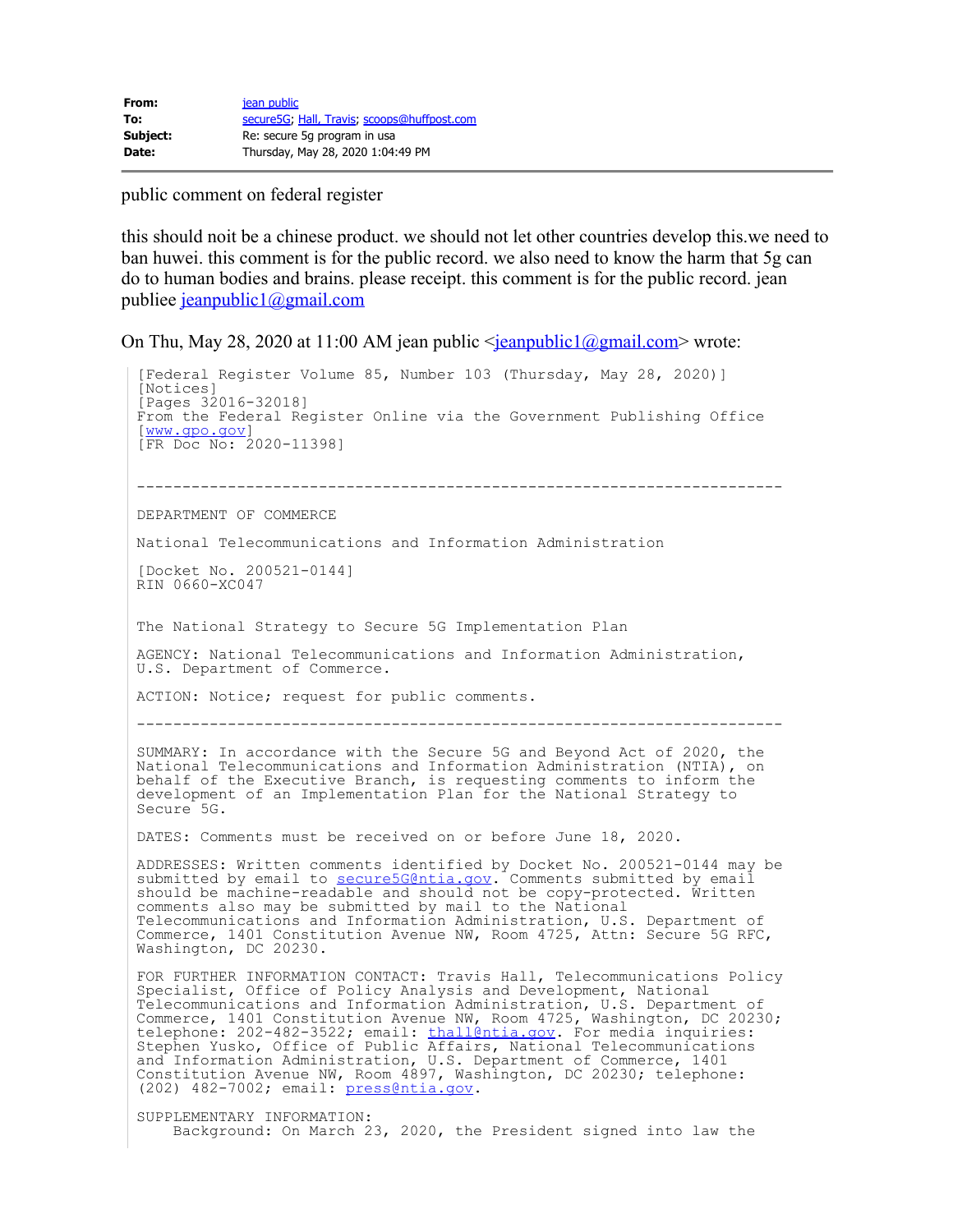Secure 5G and Beyond Act of 2020 (Act), which

[[Page 32017]]

requires the development of a strategy to ensure the security of next generation wireless communications systems and infrastructure.\1\ The Act further requires the development of an Implementation Plan within 180 days of enactment, and lays out 18 actions to be included in this  $plan. \langle \overline{2} \rangle$ ---------------------------------------------------------------------------

 $\sim$  \1\ Secure 5G and Beyond Act of 2020, Public Law No. 116-129, 134 Stat. 223-227 (2020) (Act). \2\ Id. at Sec. 4, 134 Stat. at 224. ---------------------------------------------------------------------------

 On the same day, and in fulfilment of the requirement established by the Act, the Administration published the National Strategy to Secure 5G (Strategy).\3\ In so doing, the Administration recognizes both the importance of fifth generation wireless technologies (5G) to the future prosperity and security of the United States, as well as the risks and vulnerabilities posed by malicious actors that will seek to exploit these technologies. The Strategy is focused on four lines of effort: (1) Facilitating domestic 5G rollout; (2) assessing the cybersecurity risks to and identifying core security principles of 5G capabilities and infrastructure; (3) addressing risks to United States economic and national security during development and deployment of 5G infrastructure worldwide; and (4) promoting responsible global development and deployment of secure and reliable 5G infrastructure. In accordance with both the Act and the Strategy, the National Security and National Economic Councils are developing an Implementation Plan, in consultation with relevant departments and agencies, to execute the actions identified to secure 5G infrastructure and development. The Implementation Plan will follow the four lines of effort identified in the Strategy, laying out specific activities to achieve the goals of the Strategy. ---------------------------------------------------------------------------

 $\sim$   $\sqrt{3}\sqrt{3}$  See The National Strategy to Secure 5G of the United States of America, March 2020, available at [https://www.whitehouse.gov/wp](https://gcc01.safelinks.protection.outlook.com/?url=https%3A%2F%2Fwww.whitehouse.gov%2Fwp-content%2Fuploads%2F2020%2F03%2FNational-Strategy-5G-Final.pdf&data=02%7C01%7Csecure5g%40ntia.gov%7C5b23f1dab1304371df4508d80329399f%7Cd6cff1bd67dd4ce8945dd07dc775672f%7C0%7C1%7C637262822883828677&sdata=0fetH3LY%2F3nWW4LwmcQRppODxdHEwQxGth6cqR6z%2Be8%3D&reserved=0)[content/uploads/2020/03/National-Strategy-5G-Final.pdf.](https://gcc01.safelinks.protection.outlook.com/?url=https%3A%2F%2Fwww.whitehouse.gov%2Fwp-content%2Fuploads%2F2020%2F03%2FNational-Strategy-5G-Final.pdf&data=02%7C01%7Csecure5g%40ntia.gov%7C5b23f1dab1304371df4508d80329399f%7Cd6cff1bd67dd4ce8945dd07dc775672f%7C0%7C1%7C637262822883828677&sdata=0fetH3LY%2F3nWW4LwmcQRppODxdHEwQxGth6cqR6z%2Be8%3D&reserved=0) ---------------------------------------------------------------------------

 Request for Comment: Through this Request for Comments, NTIA is seeking public input to inform the development of the Implementation Plan. NTIA is looking for information as to how the U.S. Government can best facilitate the accelerated development and rollout of 5G infrastructure in the United States and with our international partners, and lay the groundwork for innovation beyond 5G. Specifically, NTIA is seeking feedback on the following questions, organized by the four lines of effort laid out by the Strategy.

## Questions

Line of Effort One: Facilitate Domestic 5G Rollout.

 (1) How can the United States (U.S.) Government best facilitate the domestic rollout of 5G technologies and the development of a robust domestic 5G commercial ecosystem (e.g., equipment manufacturers, chip manufacturers, software developers, cloud providers, system integrators, network providers)?

 $(2)$  How can the U.S. Government best foster and promote the research, development, testing, and evaluation of new technologies and architectures?

 (3) What steps can the U.S. Government take to further motivate the domestic-based 5G commercial ecosystem to increase 5G research, development, and testing?

 (4) What areas of research and development should the U.S. Government prioritize to achieve and maintain U.S. leadership in 5G? How can the U.S. Government create an environment that encourages private sector investment in 5G technologies and beyond? If possible, identify specific goals that the U.S. Government should pursue as part of its research, development, and testing strategy.

 Line of Effort Two: Assess Risks to and Identify Core Security Principles of 5G Infrastructure.

(1) What factors should the U.S. Government consider in the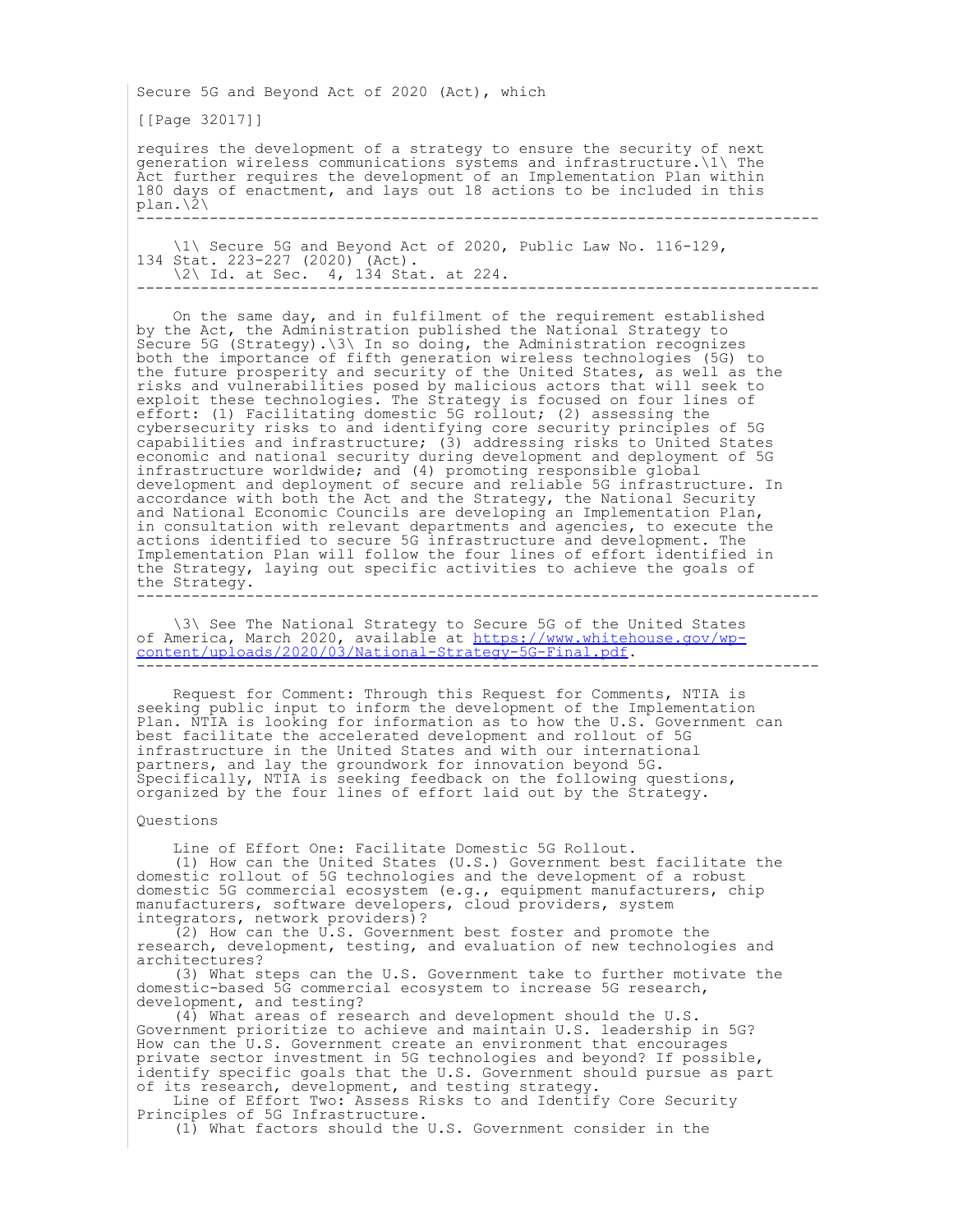development of core security principles for 5G infrastructure? (2) What factors should the U.S. Government consider when

evaluating the trustworthiness or potential security gaps in U.S. 5G infrastructure, including the 5G infrastructure supply chain? What are the gaps?

 (3) What constitutes a useful and verifiable security control regime? What role should security requirements play, and what mechanisms can be used to ensure these security requirements are adopted?

 (4) Are there stakeholder-driven approaches that the U.S. Government should consider to promote adoption of policies, requirements, guidelines, and procurement strategies necessary to establish secure, effective, and reliable 5G infrastructure?

 (5) Is there a need for incentives to address security gaps in 5G infrastructure? If so, what types of incentives should the U.S. Government consider in addressing these gaps? Are there incentive models that have proven successful that could be applied to 5G infrastructure security?

 Line of Effort Three: Address Risks to U.S. Economic and National Security during Development and Deployment of 5G Infrastructure Worldwide.

 (1) What opportunities does the deployment of 5G networks worldwide create for U.S. companies?

 (2) How can the U.S. Government best address the economic and national security risks presented by the use of 5G worldwide?

 (3) How should the U.S. Government best promote 5G vendor diversity and foster market competition?

 (4) What incentives and other policy options may best close or narrow any security gaps and ensure the economic viability of the United States domestic industrial base, including research and development in critical technologies and workforce development in 5G and beyond?

 Line of Effort Four: Promote Responsible Global Development and Deployment of 5G.

 $(\overline{1})$  How can the U.S. Government best lead the responsible international development and deployment of 5G technology and promote the availability of secure and reliable equipment and services in the market?

 (2) How can the U.S. Government best encourage and support U.S. private sector participation in standards development for 5G technologies?

 (3) What tools or approaches could be used to mitigate risk from other countries' 5G infrastructure? How should the U.S. Government measure success in this activity?

 (4) Are there market or other incentives the U.S. Government should promote or foster to encourage international cooperation around secure and trusted 5G infrastructure deployment?

 (5) Both the Department of Commerce and the Federal Communications Commission (FCC) have rulemakings underway to address the security of the telecommunications infrastructure supply chain.\4\ Are there other models that identify and manage risks that might be valuable to consider? ---------------------------------------------------------------------------

 \4\ U.S. Department of Commerce, Securing the Information and Communications Technology and Services Supply Chain, Proposed Rule, 84 FR 65316 (Nov. 27, 2019) (implementing Exec. Order No. 13,873, Securing the Information and Communications Technology and Services Supply Chain, 84 FR 22,689 (May 15, 2019)), available at [https://www.federalregister.gov/documents/2019/05/17/2019-10538/securing](https://gcc01.safelinks.protection.outlook.com/?url=https%3A%2F%2Fwww.federalregister.gov%2Fdocuments%2F2019%2F05%2F17%2F2019-10538%2Fsecuring-the-information-and-communications-technology-and-services-supply-chain&data=02%7C01%7Csecure5g%40ntia.gov%7C5b23f1dab1304371df4508d80329399f%7Cd6cff1bd67dd4ce8945dd07dc775672f%7C0%7C1%7C637262822883828677&sdata=11W%2F0SOkJQ1w8sQQ%2Fz1PteISEsnwm2QNGIThjQGtasY%3D&reserved=0)[the-information-and-communications-technology-and-services-supply-chain](https://gcc01.safelinks.protection.outlook.com/?url=https%3A%2F%2Fwww.federalregister.gov%2Fdocuments%2F2019%2F05%2F17%2F2019-10538%2Fsecuring-the-information-and-communications-technology-and-services-supply-chain&data=02%7C01%7Csecure5g%40ntia.gov%7C5b23f1dab1304371df4508d80329399f%7Cd6cff1bd67dd4ce8945dd07dc775672f%7C0%7C1%7C637262822883828677&sdata=11W%2F0SOkJQ1w8sQQ%2Fz1PteISEsnwm2QNGIThjQGtasY%3D&reserved=0); see also FCC, Protecting Against National Security Threats to the Communications Supply Chain Through FCC Programs, Report and Order, Further Notice of Proposed Rulemaking, and Order, 34 FCC Rcd 11423 (2019), available at [https://docs.fcc.gov/public/attachments/FCC-19-](https://gcc01.safelinks.protection.outlook.com/?url=https%3A%2F%2Fdocs.fcc.gov%2Fpublic%2Fattachments%2FFCC-19-121A1.pdf&data=02%7C01%7Csecure5g%40ntia.gov%7C5b23f1dab1304371df4508d80329399f%7Cd6cff1bd67dd4ce8945dd07dc775672f%7C0%7C1%7C637262822883838636&sdata=lHfKQo8IQzBw721%2FwEKXMqrx9LqBeIn1GIYqS%2F5xH%2B8%3D&reserved=0) [121A1.pdf.](https://gcc01.safelinks.protection.outlook.com/?url=https%3A%2F%2Fdocs.fcc.gov%2Fpublic%2Fattachments%2FFCC-19-121A1.pdf&data=02%7C01%7Csecure5g%40ntia.gov%7C5b23f1dab1304371df4508d80329399f%7Cd6cff1bd67dd4ce8945dd07dc775672f%7C0%7C1%7C637262822883838636&sdata=lHfKQo8IQzBw721%2FwEKXMqrx9LqBeIn1GIYqS%2F5xH%2B8%3D&reserved=0) ---------------------------------------------------------------------------

 (6) What other actions should the U.S. Government take to fulfill the policy goals outlined in the Act and the Strategy?

[[Page 32018]]

 Instructions for Commenters: This is a general solicitation of comments from the public. We invite comments on the full range of